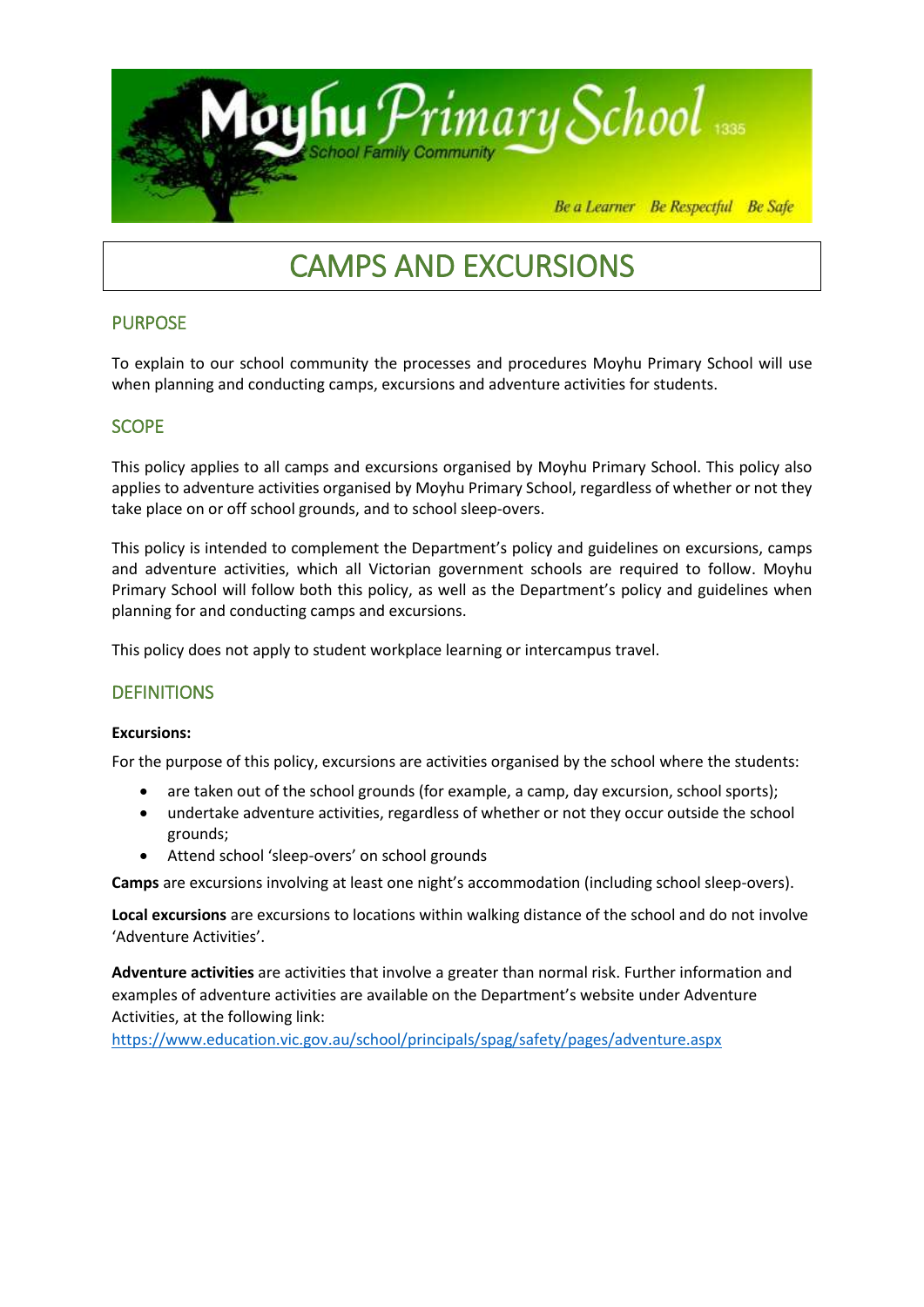# **POLICY**

Camps and excursions can provide a valuable educational experience for our students which are complementary to their learning, as they provide access to resources, environments and expertise that may not be available in the classroom.

For all camps and excursions, including adventure activities, our school will follow the Department's School Policy and Advisory Guide[: Excursions and Activities.](http://www.education.vic.gov.au/school/principals/spag/safety/pages/excursions.aspx) For camps and excursions requiring school council approval, our school will also follow the Department's School Policy and Advisory Guide: Safety [Guidelines for Education Outdoors.](https://www.education.vic.gov.au/school/teachers/studentmanagement/excursions/Pages/outdoorguidelines.aspx)

## Planning process for camps and excursions

All camps and excursions will comply with Department planning requirements.

Part of this planning process includes conducting risk assessments, to ensure that reasonable steps are taken to minimise the risks associated with each proposed camp or excursion. Moyhu Primary School's risk assessment will include consideration of arrangements for supervision of students and consideration of the risk of bushfire activity in the excursion location. In the event of a Code Red Day being announced, excursions or camp activities in effected locations will be cancelled or rescheduled. Planning will also cover arrangements for cancelling, recalling or altering the camp or excursion for any other reason.

Moyhu Primary School is committed to ensuring students with additional needs are provided with an inclusive camps and excursions program and will work with families during the planning stage, as needed, to support all students' attendance and participation in camp and excursion activities.

In cases where a camp or excursion involves a particular class or year level group, the Organising Teacher will ensure that there is an alternative educational program available and appropriate supervision for those students not attending the camp or excursion.

# Supervision

Moyhu Primary School follows the Department's guidelines in relation to supervision of students during excursions and camps.

All excursion staff (including parent volunteers) will be familiar with supervision requirements and the specific procedures for dealing with emergencies on each camp and excursion.

All school staff will be aware that they retain overall responsibility for the supervision and care of students throughout all camps and excursions (including adventure activities), regardless of whether or not external providers are managing the activity.

## Parent volunteers

Parents may be invited to assist with camps and excursions. School staff will notify parents/carers of any costs associated with attending. School staff are in charge of camps and excursions and parent/carer volunteers are expected to follow teachers' instructions. When deciding which parents/carers will attend, the Organising Teacher will take into account: any valuable skills the parents/carers have to offer (e.g. bus licence, first aid etc.) and the special needs of particular students.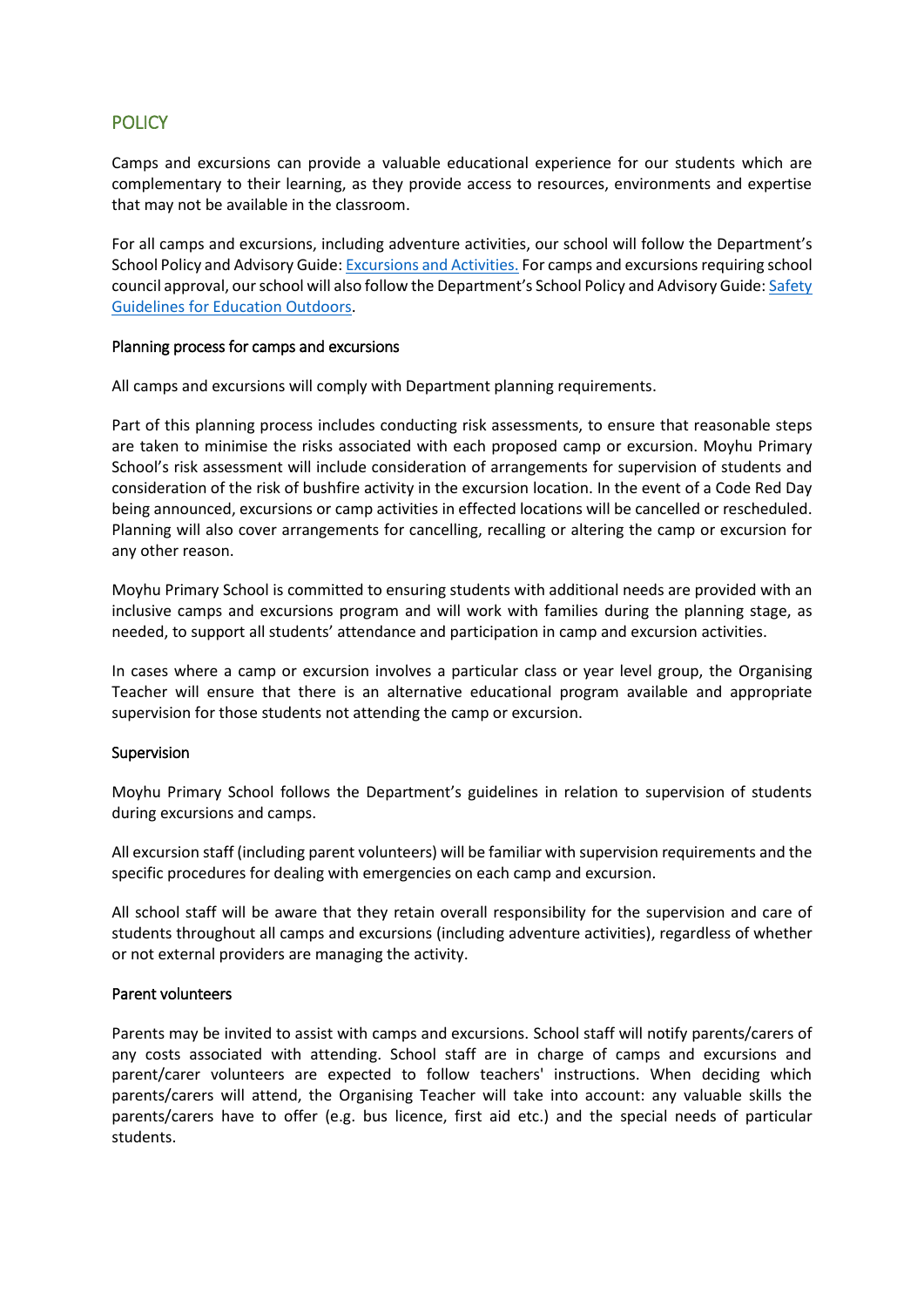## Volunteer and external provider checks

Moyhu Primary School requires all parent or carer camp or excursion volunteers and all external providers working directly with our students to have a current Working with Children Check card.

## Parent/carer consent

For all camps and excursions, including local excursions, Moyhu Primary School will provide parents/carers with a specific consent form outlining the details of the proposed activity. Moyhu Primary School uses Cases 21 software to generate permission forms to inform parents about camps and excursions and to seek their consent. This note is sent home with the students asking parents/carers to return the part of the note that asks for parents/carers signature confirming they consent to their child's participation. Parents/carers are encouraged to contact the school to discuss any questions or concerns that they or their child may have with a proposed camp or excursion.

For local excursions such as Stephanie Alexander Kitchen Garden Program, Moyhu Primary School will provide parents and carers with an annual Local Excursions consent form at the start of each school year or upon enrolment if students enrol during the school year. Moyhu Primary School will also provide advance notice to parents/carers of an upcoming local excursion through either a note sent home, email or newsletter communication. For local excursions that occur on a recurring basis (for example SAKG cooking program and local swimming here at school, Moyhu Primary School will notify parents once only prior to the commencement of the recurring event.

## Cost of camps and excursions, refunds and support

The cost of all camps and excursions are to be paid by parents/carers unless alternative arrangements have been agreed to by the Principal prior to the excursion. All families will be given sufficient time to make payments for all activities. Consent forms will have clearly stated payment amounts and payment finalisation dates.

Students who have not finalised payment by the required date will not be allowed to attend unless the Principal determines exceptional circumstances apply.

Moyhu Primary School will make all efforts to ensure that students are not excluded for financial reasons. Families experiencing financial difficulty are invited to discuss alternative payment arrangements with the Business Manager or Principal. The Business Manager or Principal can also discuss family eligibility for the Department's Camps, Sports and Excursions Fund (CSEF), which provides payments for eligible students to attend school activities, including camps and excursions. Applications for the CSEF are open to families holding a valid means-tested concession card or temporary foster parents and are facilitated by the school. Further information about the CSEF and the application form are available at [Camps, Sports and Excursions Fund.](http://www.education.vic.gov.au/about/programs/Pages/csef.aspx)

If a camp or excursion is cancelled or altered by the school, or a student is no longer able to attend part or all of the camp or excursion, our school will consider requests for partial or full refunds of payments made by parents/carers on a case-by-case basis taking into account the individual circumstances. Generally we will not be able to refund payments made for costs that have already been paid where those funds have already been transferred or committed to a third party and no refund is available to the school. Where possible, we will provide information about refunds to parents/carers at the time of payment.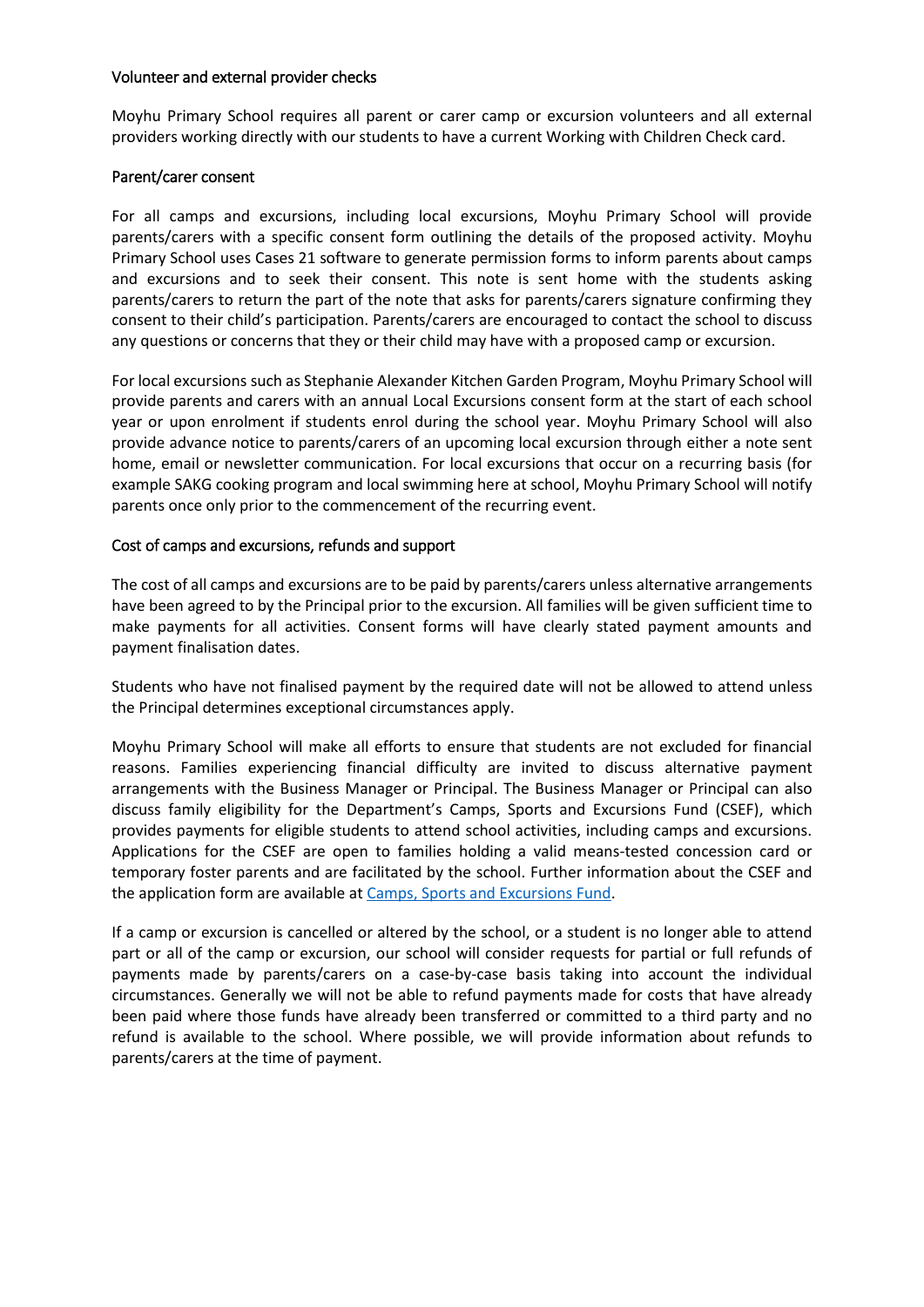## Student health

Parents and carers need to ensure the school has up-to-date student health information prior to camps and excursions. A member of staff will be appointed with responsibility for the health needs of the students for each camp/excursion. Teachers will administer any medication provided according to our *Medication* policy and the student's signed *Medication Authority Form*. To meet the school's obligations relating to safety, a first aid kit and mobile phone will be taken by teachers on all camps and excursions.

It is the responsibility of parents and carers to ensure their child/children are in good health when attending excursions and camps. If a student becomes ill during a camp and is not able to continue at camp it is the parent/carer's responsibility to collect them and cover any associated costs. If the Principal approves a student joining a camp late, transport to the camp is the parent/carer's responsibility.

## Behaviour expectations

Students participating in camps and excursions are required to cooperate and display appropriate behaviour to ensure the camp or excursion is a safe, positive and educational experience for all students involved.

Parents/carers will be notified if their child is in danger of losing the privilege to participate in an excursion or camp due to behaviour that does not meet the standards of behaviour set out in the school's *[Student Wellbeing and Engagement Policy,](https://secureservercdn.net/198.71.233.44/6mp.adb.myftpupload.com/wp-content/uploads/2019/11/Student-Wellbeing-and-Engagement-2019-2020.pdf) [Student Code of Conduct](https://secureservercdn.net/198.71.233.44/6mp.adb.myftpupload.com/wp-content/uploads/2019/11/Child-Safety-Code-of-Conduct.pdf)* or *[Bullying Prevention](https://secureservercdn.net/198.71.233.44/6mp.adb.myftpupload.com/wp-content/uploads/2019/11/Bullying-Prevention-Policy.pdf)  [Policy](https://secureservercdn.net/198.71.233.44/6mp.adb.myftpupload.com/wp-content/uploads/2019/11/Bullying-Prevention-Policy.pdf)*. The decision to exclude a student will be made by the Principal, in consultation with the Organising Teacher. Both the parent/carer and the student will be informed of this decision prior to the camp or excursion.

If on a camp or excursion the Teacher in Charge considers an individual student's behaviour does not meet required standards, then the Principal or their nominee may determine that a student should return home during the camp or excursion. In these circumstances the parent/carer is responsible for the collection of the student and any costs associated with this.

Disciplinary measures apply to students on camps and excursions consistent with our school's *Student Wellbeing and Engagement Policy, Student Code of Conduct* and *Bullying Prevention Policy*.

## Electronic Devices

Students will not be permitted to bring electronic devices to camps or excursions except with prior approval from the Principal. The Principal will only approve students bringing electronic devices to a camp or excursion in exceptional circumstances and when it is in the best interests of the student, and may place conditions on its location and use during the camp or excursion.

## Food

Students will be advised before each camp and excursion if they are required to bring food.

Usually with excursions, students will be asked to bring all their food and water for the day. Staff will possibly bring some extra snacks or additional water if required. With camps, students are often asked to bring their snacks and lunch for the first day and then all meals are provided for the rest of the camp.

Either way, what is required will be included as an item on the clothing and equipment list for that camp and excursion.